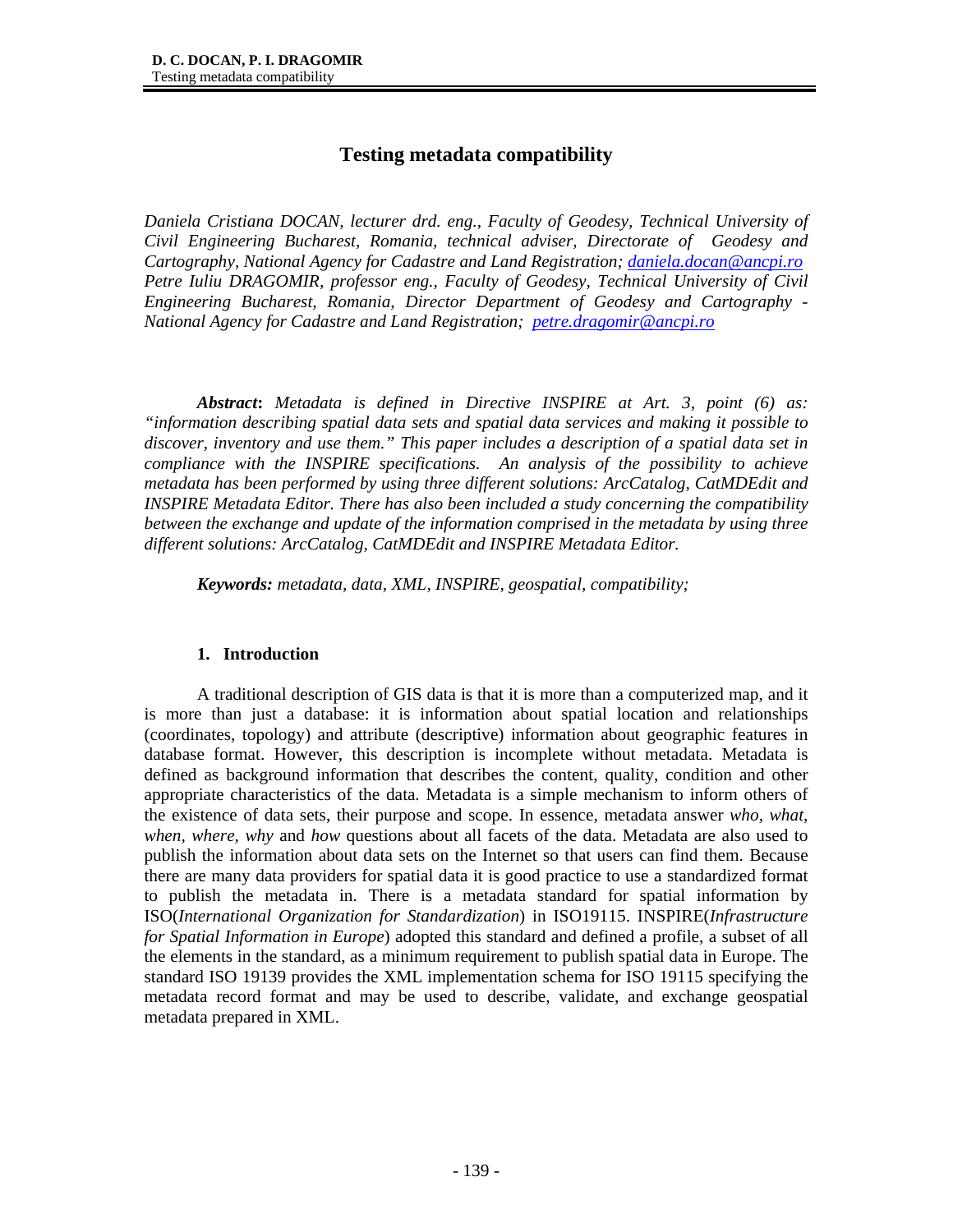#### **2. Metadata software tools**

 In order to create metadata, to test the compatibility between the generated XML files and the possibility to exchange and update the information comprised in the metadata, we have used three different solutions*: ArcCatalog, CatMDEdit and INSPIRE Metadata Editor.* 



# **ArcCatal**

*Fig 1. View of the XML metadata file with the three tools;* 

 *INSPIRE Metadata Editor Version 1.01* is a *prototype editor* that allows users to create metadata compliant with COMMISSION REGULATION (EC) No 1205/2008 of 3 December 2008, (INSPIRE Metadata Implementing Rules). The metadata created with this editor are also compliant with EN ISO 19115 and 19119, and have been successfully validated against the INSPIRE Geoportal Catalogue and other catalogue applications. The editor allows users to validate the metadata created and save the metadata record as an XML file on a local machine. INSPIRE notice that this version of the editor does not support the possibility to manage existing ISO metadata without losing elements that are not part of the INSPIRE Implementing Rules.

 *ArcCatalog* is an ArcInfo*(commercial software*) application for browsing, organizing, distributing, and documenting (metadata) spatial data. *ArcInfo* (formerly called *ARC/INFO*) is a full-featured geographic information system produced by *ESRI*.

 *CatMDEdit* is a *free software* developed by the The Advanced Information Systems group of the University of Zaragoza and GeoSpatiumLab S.L.

#### **3. Metadata transfer**

#### **3.1.** *Creating metadata by using the INSPIRE Meta-data Editor for the data set*

The metadata were organized based on the ten main information groups(sections):

- Identification information
- Classification of spatial data
- Keywords that describe the resource
- Geographic Bounding Box
- Temporal reference information
- Quality & Validity information
- Conformity statement information
- Conditions applying to access and use

Metadat  $(XML)$ 

**ArcCata**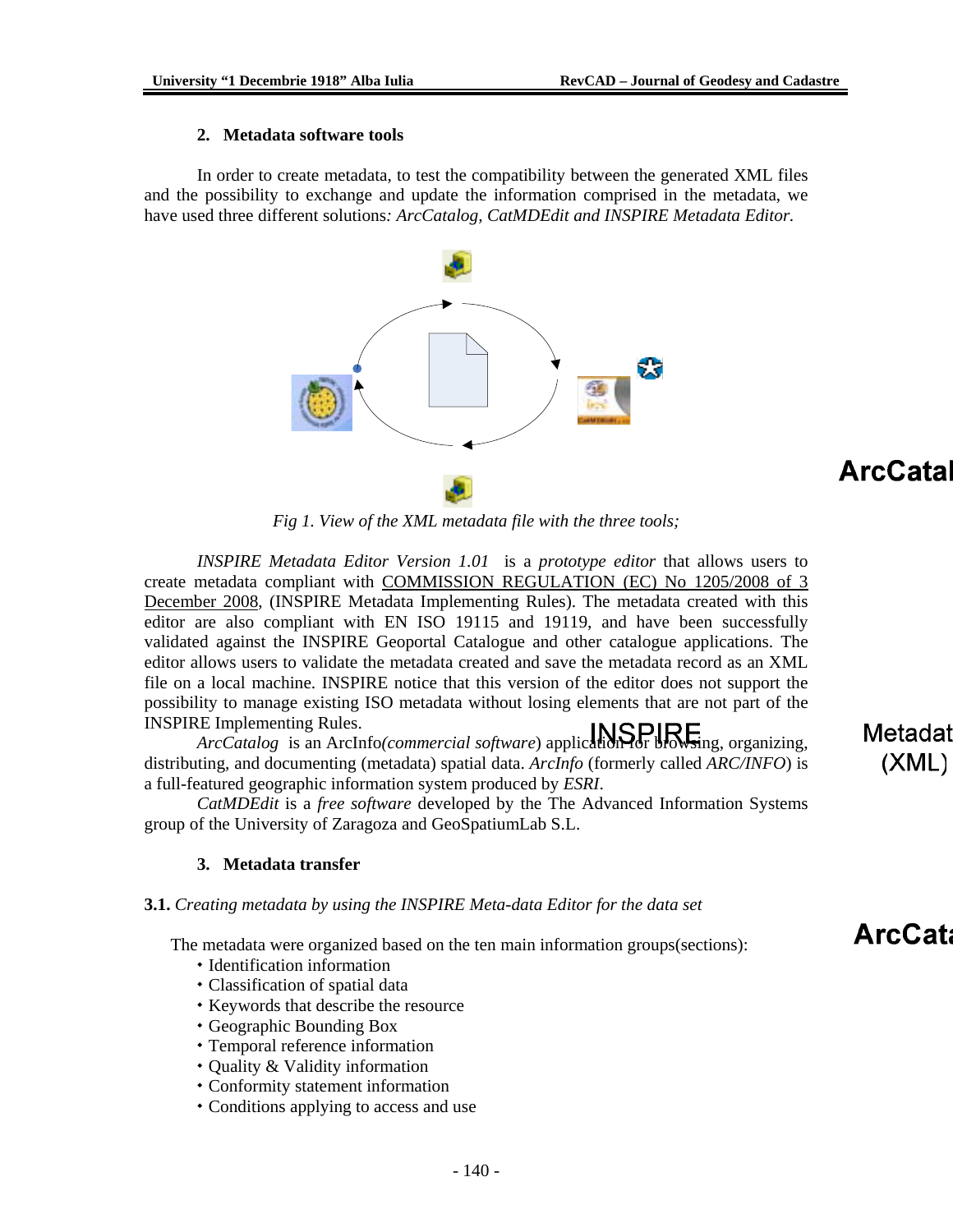- Organizations responsible for the establishment, management, maintenance and distribution of spatial data sets
- Metadata reference information

 This ten sections contains different metadata element or group of metadata elements(with sub-elements). The compound elements contains one or more data entry fields.

| 32 MPSE Aircrista Editor - Marilla Finnica   |                                                                                                                                                                                                                                                                                                                                                                                                                                       |                                                                     | $-1$ in |
|----------------------------------------------|---------------------------------------------------------------------------------------------------------------------------------------------------------------------------------------------------------------------------------------------------------------------------------------------------------------------------------------------------------------------------------------------------------------------------------------|---------------------------------------------------------------------|---------|
| Mtp://www.inapie-geoperhal.au/inspireEditor/ |                                                                                                                                                                                                                                                                                                                                                                                                                                       |                                                                     |         |
|                                              |                                                                                                                                                                                                                                                                                                                                                                                                                                       | <b>INSPIRE Geoportal</b><br>the EL point for Geographic information |         |
| 面向<br><b>Figure</b>                          | <b>Q</b> User Galda<br>or Validation (1991)<br>Petadata   Mentits alian   Classification   Eeyword   Geographic   Temporal   quality/(Valum)   Eachewaty   Camitrands   Departualism                                                                                                                                                                                                                                                  |                                                                     | About.  |
| Qualify and validay<br>Linkage               | Aerofotografiere a fost executata in anii 1998-1997.Reperziul și despfrzees au fost<br>issezutate de DGFCOT in anul 1887 Originalul de teres e fast intecnit de 19FCOT in<br>anal 1988. Raileful e fost prehaat de pe planente la scana 1:10 000 executate de<br>ISTIF Frequent planulus topografic, in function de alementarie representate, cote inten-<br>D.R st 1 men la score planului.<br>Acaperine: 88% die eupratsta Romaniei |                                                                     |         |
| <b>Spatial Resolutive</b>                    | Equivalent tosis<br>Drahamole<br><b>Link of Ressure</b><br>Equivalent scale, 5000                                                                                                                                                                                                                                                                                                                                                     | Ant<br>AM<br><b>Fashion Steamed</b>                                 |         |
| <b>DOM</b>                                   |                                                                                                                                                                                                                                                                                                                                                                                                                                       |                                                                     |         |

Fig 2. *INSPIRE Metadata Editor Version 1.01*;

 The original metadata file is created by using the INSPIRE Meta-data Editor and it is saved in a XML format.



Fig 3. *Metadata export file in XML format;* 

 The metadata file is imported in ArcGIS, respectively at the ArcCatalog level. The meta-data are attached to an existing database. As it can be noticed in Fig.4, the data mentioned within the metadata editor have been transferred to the corresponding sections in ArcCatalog and can be viewed only in the ISO 19139 format.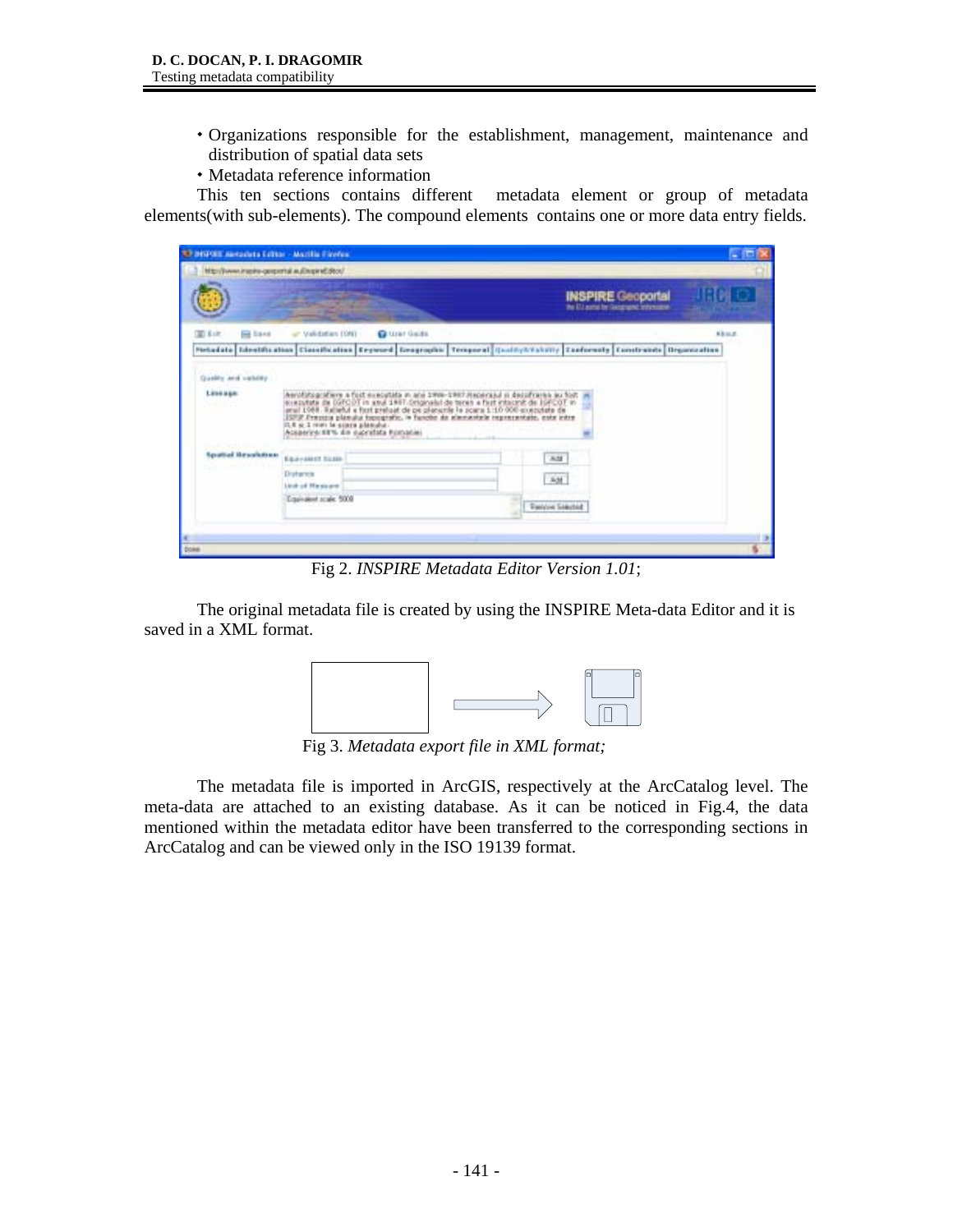| <b>BD 19139</b>                                                                                                        | 2222287                                                                                                                                                                                                       |                                                                                                                                                                                                                                                                                                                                                                                                                                                                                                                                                                                                                                                                                                                                                                                                                                |
|------------------------------------------------------------------------------------------------------------------------|---------------------------------------------------------------------------------------------------------------------------------------------------------------------------------------------------------------|--------------------------------------------------------------------------------------------------------------------------------------------------------------------------------------------------------------------------------------------------------------------------------------------------------------------------------------------------------------------------------------------------------------------------------------------------------------------------------------------------------------------------------------------------------------------------------------------------------------------------------------------------------------------------------------------------------------------------------------------------------------------------------------------------------------------------------|
| FGDC<br><b>FGDC Clarge</b>                                                                                             | Andata                                                                                                                                                                                                        |                                                                                                                                                                                                                                                                                                                                                                                                                                                                                                                                                                                                                                                                                                                                                                                                                                |
| FGDCESRI<br><b>FGDC FAD</b><br><b>FGDC Geography Network</b><br>$150 -$<br>150315135<br>150 Geography Metwork.<br>20sf | age statement:<br>Acoperire:80% din suprafata Romaniei<br>Elpsoid Krasovski 1940/RD S42/70<br>Centrul de projectie: $\phi = 460, \lambda = 250$<br>0.99975000<br>Raza cercului de deformatie nula: 201,718 km | Aerofotografiere a fost executata in anii 1986-1987.Reperatul si descifrarea<br>au fost executate de IGFCOT in anul 1987. Originalul de teren a fost intocmit<br>de MFCOT in and 1988. Relieful a fost preluat de pe planurie la scara 1:10<br>000 executate de ISPIF. Precizia planului topografic, in functie de elementele<br>reprezentate, este intre 0,5 si 1 mm la scara planului.<br>Sistem de proiectie:Stereografic 70, proiectie apmutals oblica-<br>Coordonate rectangulare: x=500.000 m, y=500.000 m; coeficient de scara:<br>Sistem de referinta pentru altitudini:Marea Neagra 1975, Marea Baltica<br>Dimensiunea trapezului de baza sc. 1:1.000.000:Ap = 40, AA = 60<br>Dimensiunea planului (sc. 1:5.000:in medie 5.5 km2.6p = 1'15", AA = 1'52.2"<br>Denumire plan:nomenclatura GAUSS (ex: L-35-125-A-c-1-II) |

Fig 4. *Selection for the way of viewing the metadata in ArcCatalog;* 

 Fig.5 represents the existing database and the attached metadata. In the section *Distribution Information* which refers to details related to the data distribution, we do not have information regarding the data set format and version. The other information have been automatically taken from the structure of the file generated by the INSPIRE metadata editor from the *Identification* section.

| Jacken with Electrometers on                                                                                                                                                                                                                                                                                                                                                                                                                                         |                                                                                                                                                                                                                                                                                                                                                                                                                                                                                                                                                                                                                                                                                                                                                                                                                                  |                                                                                                                                                                                                |                                                                        |               |
|----------------------------------------------------------------------------------------------------------------------------------------------------------------------------------------------------------------------------------------------------------------------------------------------------------------------------------------------------------------------------------------------------------------------------------------------------------------------|----------------------------------------------------------------------------------------------------------------------------------------------------------------------------------------------------------------------------------------------------------------------------------------------------------------------------------------------------------------------------------------------------------------------------------------------------------------------------------------------------------------------------------------------------------------------------------------------------------------------------------------------------------------------------------------------------------------------------------------------------------------------------------------------------------------------------------|------------------------------------------------------------------------------------------------------------------------------------------------------------------------------------------------|------------------------------------------------------------------------|---------------|
| the job two do lost taxter two                                                                                                                                                                                                                                                                                                                                                                                                                                       |                                                                                                                                                                                                                                                                                                                                                                                                                                                                                                                                                                                                                                                                                                                                                                                                                                  |                                                                                                                                                                                                |                                                                        |               |
| Francisco President<br><b>SALES CO.</b>                                                                                                                                                                                                                                                                                                                                                                                                                              | <b>STAGERHOOD</b> REF. THER GOD.                                                                                                                                                                                                                                                                                                                                                                                                                                                                                                                                                                                                                                                                                                                                                                                                 |                                                                                                                                                                                                |                                                                        |               |
| 地中的广播和直播节<br><b>TARTER</b>                                                                                                                                                                                                                                                                                                                                                                                                                                           | <b>EXTINGES A PARTIES</b>                                                                                                                                                                                                                                                                                                                                                                                                                                                                                                                                                                                                                                                                                                                                                                                                        |                                                                                                                                                                                                |                                                                        |               |
|                                                                                                                                                                                                                                                                                                                                                                                                                                                                      | 27 Lowrell Henry Ashelen                                                                                                                                                                                                                                                                                                                                                                                                                                                                                                                                                                                                                                                                                                                                                                                                         |                                                                                                                                                                                                |                                                                        |               |
| $-0.01$<br>. .<br>all the first party of the local<br>Watt-Scott<br>中国につけ<br><b>WELL-</b> United<br><b>Fighterman</b><br><b>A DI SCOUT</b><br>49 Edit The This Court<br>40 Big No. 1 317<br><b>B SE CORA SHOT</b><br><b>Williams Service</b><br>4 Group to<br><b>BELOW:</b><br>4 Salah Provident County<br>Big Brown St<br>the last between the con-<br>10 Gd Televisione<br>La France<br>a 19 meanone.<br>store is to really with on-galleries, and<br>ita Disastor | Plan Inpografic, scare 1:5000<br>Lakeshined Condity, Chemic proget LL-<br>distribute Figs superports in Scraw Room analogues, note superprise grating selected<br>concentrations of plan is a probably the car in factor. It does that, in case was matted<br>domestic connected by the accordance hand on an inhalt condition of the entities in address<br>memor be as firerals policiarinas policiarino has contenta ano traposubus. Scort ma<br>to be will gain as a first with a differential of distances<br><b>HER BIT AVE REIGH SEARCH RALL TUBES</b><br>All come. An accompany also must as here the cubicar should min-<br>a lite de ares - le soder, med macolisticiter en<br>restaur. Unfanta loreiteci, administrativă di desa<br>distupite, durch relationers of instructures or prod-<br><b>SG-19139 Motadata</b> | Data quality report - Domain constitutions<br>Conformance to it recalls:<br>ast passed:<br>Meaning of the result: See the referenced specification<br>CHARLE!<br>TEM DIRCHA FEMINE SOFT        |                                                                        |               |
| IES.<br><b>SERVICE</b><br>Factoria Glo<br><b>Programmed</b>                                                                                                                                                                                                                                                                                                                                                                                                          | · Included Johnson<br>4 Texture a Edit ESI Abel Editorial In-<br>V. Exick Gualcie, Antonya And<br><b>Co-Russia information</b><br>Control Annual Co                                                                                                                                                                                                                                                                                                                                                                                                                                                                                                                                                                                                                                                                              | dedorance data - publicatio<br><b>Rash Ja Tos</b>                                                                                                                                              | Export Bistadata<br>Location: D. Glandade 50000 Project_plist\Metadate | <b>Browse</b> |
| <b>CONTRACTOR</b><br>Factories Complete<br>a gromme.<br><b>LOTALIA</b><br>1. El Monte<br>Sales Labor<br><b>COMPANY</b><br>A de l'origine del c<br>a like the patient is based and the torre-<br><b>B.A. PURSER IS THE</b><br>and the Disk American<br>12 USB Transchools At copying<br>19 Gardners Constitute<br>THE CARD COMMISSION COMPANY<br>In the set because<br>11-83 Intercented to Commons<br><b>THE PURCHASE OF</b><br>o ga teammaile.                      | Motadata India maline:<br><b>Photoshores Sumpressed</b><br>Laid spikels! (70%-25-01)<br>Medadates contact - probabilitarian &<br><b>CREAK LETAITS INSIDE TULITS: TO</b><br>1 MILES<br><b>Texte 1 Million Healthcare</b><br>Address<br>in study and provide a projection of<br>through of the deba described by the textual<br>Blone-of the leathshift's d'analysis could: (1)<br>thermise of the contradute standard: 2011/12                                                                                                                                                                                                                                                                                                                                                                                                    | Distribution Information:<br>Famework<br>Painting Contract<br>Parmat versions<br><b>Engineer captures:</b><br><b>CHRISE NEGRETE!</b><br>Galler landbackton Down, and the<br><b>Bird to Tag</b> | <b>FUDE ESTIGH \$140</b><br>Forner.<br>FGDC CSO BM (PML)<br>HTH.<br>W. | Cancel        |
| 12 Mill Forders de<br>14 all Fredericksmoor                                                                                                                                                                                                                                                                                                                                                                                                                          | Michael and Michael Act 2011 12:30 Audit 2:00 - 2:40 2:00 TON                                                                                                                                                                                                                                                                                                                                                                                                                                                                                                                                                                                                                                                                                                                                                                    |                                                                                                                                                                                                |                                                                        |               |

 *Fig.5 Metadata in ArcCatalog , content detail and the metadata export in XML format;* 

 The metadata are exported in XML format and they are again uploaded *INSPIRE Metadata Editor.* The information are kept as a result of the mentioned testing stages, but the information newly added in the ArcCatalog, related to the data format, cannot be viewed. The next stage is represented by the file reading by using the CatMDEdit software.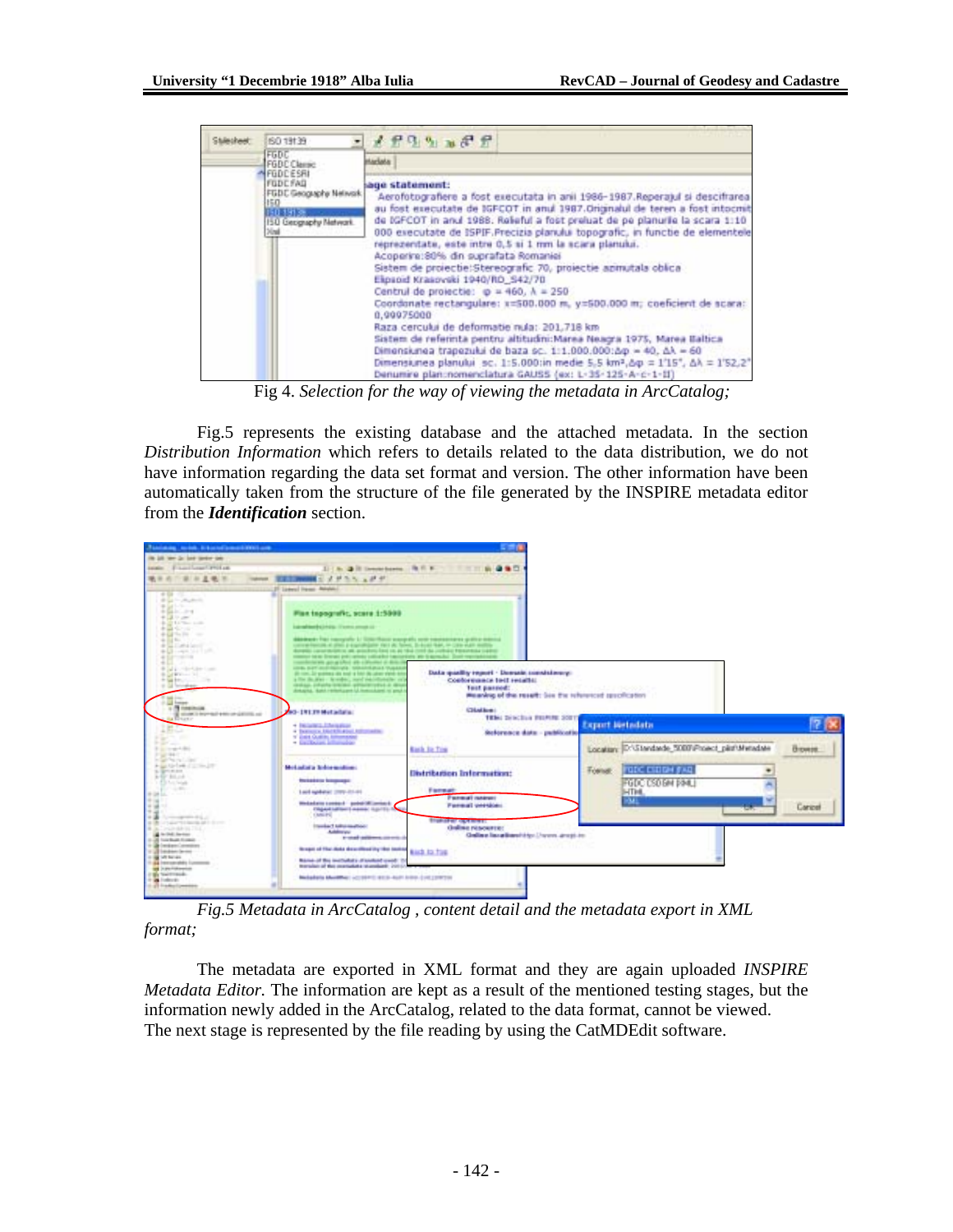| <b>Executives</b><br><b>Bill-kapare</b><br>譜                                                                                                                                  | 25 Lot Today<br><b>Houston</b>                                                                                                                                                                                                                                                                                                                                                                                                                                                        |                                                                                     |                                                                                                                                                                                                                                                                                                                                                                                                            |                                                                                                                                                                                                                                                                                                                                                                                                                                                                                                                                                                                         |                                                                                                                                                                                                                                              |                                                                                                                                     |      |
|-------------------------------------------------------------------------------------------------------------------------------------------------------------------------------|---------------------------------------------------------------------------------------------------------------------------------------------------------------------------------------------------------------------------------------------------------------------------------------------------------------------------------------------------------------------------------------------------------------------------------------------------------------------------------------|-------------------------------------------------------------------------------------|------------------------------------------------------------------------------------------------------------------------------------------------------------------------------------------------------------------------------------------------------------------------------------------------------------------------------------------------------------------------------------------------------------|-----------------------------------------------------------------------------------------------------------------------------------------------------------------------------------------------------------------------------------------------------------------------------------------------------------------------------------------------------------------------------------------------------------------------------------------------------------------------------------------------------------------------------------------------------------------------------------------|----------------------------------------------------------------------------------------------------------------------------------------------------------------------------------------------------------------------------------------------|-------------------------------------------------------------------------------------------------------------------------------------|------|
|                                                                                                                                                                               | <b>Workers</b><br>304415                                                                                                                                                                                                                                                                                                                                                                                                                                                              | 1816438<br>access to seen rate away as a passenger<br>ADDIN HOR CLAY WAS DIRECTORED | <b>Infigures</b><br>$\overline{\phantom{a}}$                                                                                                                                                                                                                                                                                                                                                               | <b>Take</b><br>Flat Insegrably, Arack 47986<br>Flee businesslike broker LERING                                                                                                                                                                                                                                                                                                                                                                                                                                                                                                          |                                                                                                                                                                                                                                              | <b>INSPIRE Geoportal</b><br><b>RAILIARD M SUSSEX SPACES</b>                                                                         |      |
| $\sim$<br>in Chieralisates Interestion<br>(a) FC-Stabilized button<br>a bower<br><b>CLIMINARY</b><br>a Bunk<br><b>B B Debth-Roboldwayers</b><br>at a belo politically entered | V Hollows ALE ROLL (RAD) (Color and the Alberta UCA Add). (Then begings of al. as as is \$10000)<br>FRE COALS IN NAME (SIZEN LOR TOTAL REPORT COALS AND<br>Lens are (Personal charges)<br>the endy tead/heasing track<br>Come of Retains part of carsas.<br>Petados de miara (Petadolo tant<br>A Three of color Simmedia passages)<br><b>B</b> Directation International<br>3 Directory contracts<br><b>Il Electric modulare</b><br>European Detection (expert)<br>T Taylor Libraries |                                                                                     | identification let's mation *6 Europäine displaces deutsch<br>Self-law-dick-cultures of The-called at the necessary fixed<br>That homes also is the fill column to see the concerns to an a advise marked<br>through a superimented and dealership that is a de linear cost den national<br>stated in the dealer for radicious and if their file dealers.<br>arma drago har stormar art armal a published. | ここま<br>THE CONTRACTOR OF A REPORT OF THE CONTRACTOR CONTRACTOR CONTRACTOR<br>Council and alternative article and article interactive of the control of<br>marketing thank over production to the standard appropriation data offered as a specific state of<br>the concernal club can replace a man-any manufacturing company of<br>Telephone to a link dealer experimental committees. In agents<br>to an altitude the cash control and a growning shell and at the<br>hands to private the first and the property of the control of the second interest of the second interest of the | <b>NET GLORE</b><br>2007 They pure is temperately structed that in instrume country.<br>harteries data [ - denot closed - 18]<br>0101 Ingelfastig (att) ve<br>Holivery Stringer very<br>SAMARA (2010) 18-211 Administrator<br>2000 B Clicken | Exception Temperal Grafits Exhibity Contensity Constraints Reportedient<br>M<br>"list"<br>$\overline{a}$<br><b>Plateins Subchot</b> | 43mm |

*Fig.6 Metadata in CatMDEdit and view of the modifications in INSPIRE Metadata Editor ;* 

The information can be read and modified. In the section referring to the words describing the data set (*Identification Information, Descriptive keywords*), we have added the word *Landuse* (INSPIRE theme). The modified metadata file is exported in XML format (ISO 19115) and it is opened with *INSPIRE Metadata Editor*. The updated information (*Landuse*) can be read in the *Keyword* section*.*



*Fig.7 Stages of testing the meta-data created with INSPIRE Metadata Editor;* 

*The metadata Editor* existing on the **INSPIRE** portal offers the possibility to create XML metadata files, which should be attached to each data set or set series.

*Advantages:* 

- It complies with INSPIRE Directive
- It is easy to use
- It generates metadata at the level of the data sets, series of data sets and spatial data services
- The generated XML files can be integrated in CatMDEdit and in ArcCatalog

*Disadvantages:* 

- Low number of sections in the metadata
- There are no special sections for the distribution of the data and of the services
- Application available only on the INSPIRE Geoportal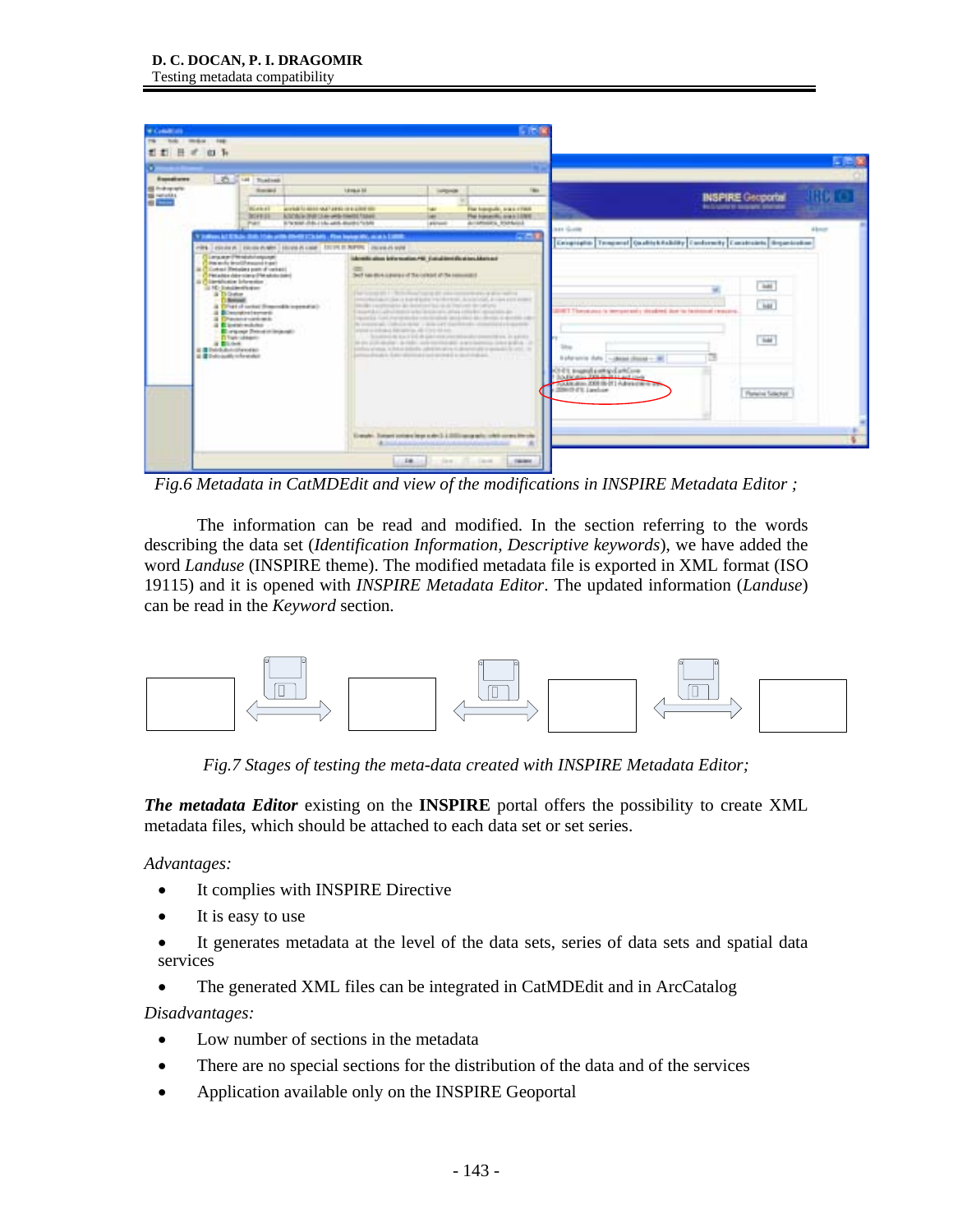# **3.2.** *Creating metadata by using ArcCatalog for the data set*

The original metadata file is created by using ArcCatalog and it is saved in a XML format XML.



*Fig.8 Metadata file export in a XML format;* 

The resulting file cannot be viewed with *INSPIRE Metadata Editor.* 

|               | 12 NSP RE Netadata Editor - Marilla Findax<br>http://www.inspire-geopiartal.wu/InspireEditor/ |                                                                         |      |
|---------------|-----------------------------------------------------------------------------------------------|-------------------------------------------------------------------------|------|
|               |                                                                                               | <b>INSPIRE Geoportal</b><br>the E13 portal for Elevangettic Information |      |
| Error<br>hack | netadata_acatabitand'is an invalid 25D 29139 file.                                            |                                                                         | alog |
| Done          |                                                                                               |                                                                         |      |

Fig.9 *Error message in INSPIRE Metadata Editor;* 



*Fig.10 Stages of testing the metadata created with ArcCatalog;* 

*Advantages:* 

• They can be automatically attached to the data set, this allowing a more severe control in administrating the metadata files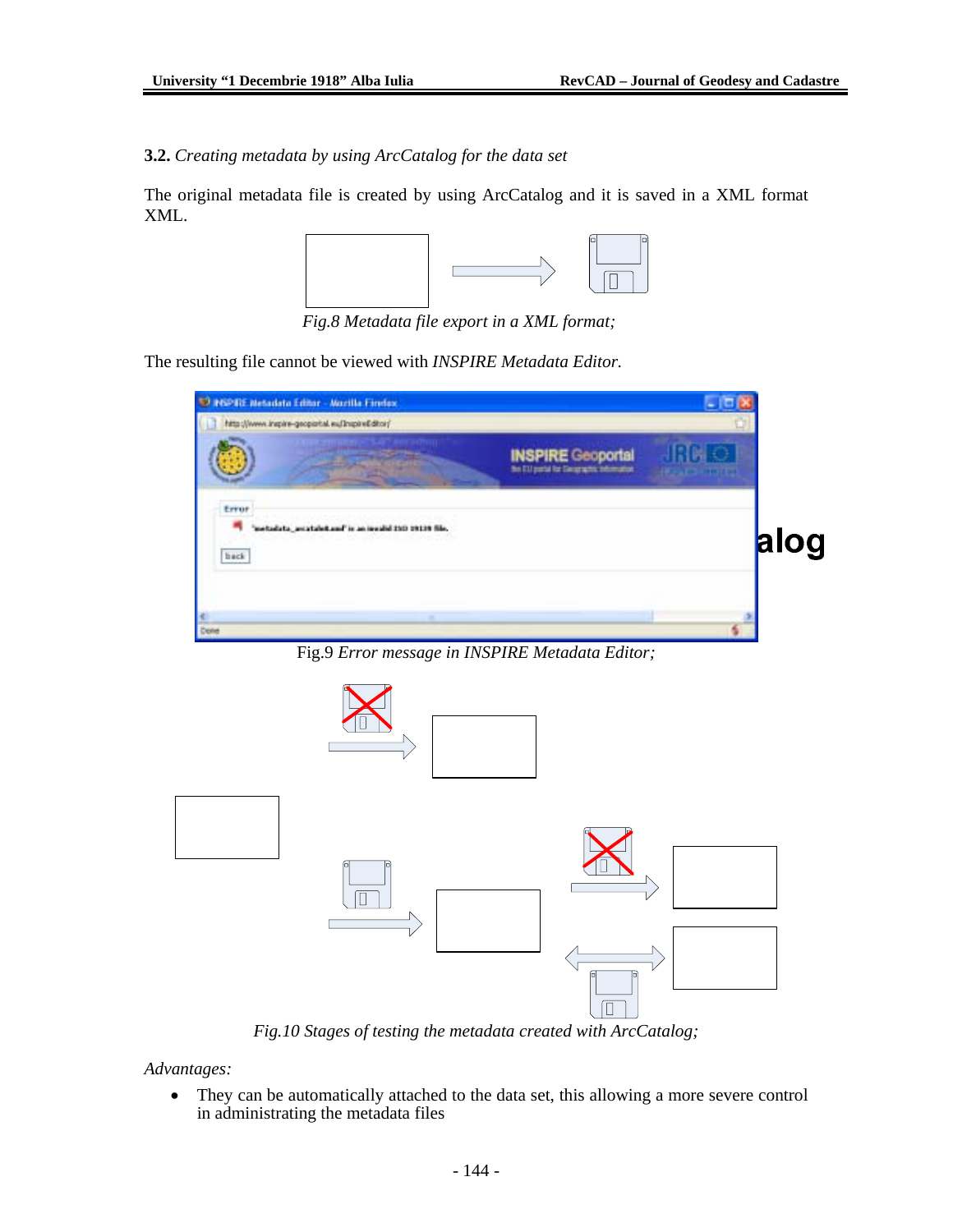- Some information from the metadata can be updated in real time
- They are automatically created at the level of elements class and they make the metadata editing activity more efficient for the series of data sets
- The metadata are created in the same environment as that for the spatial data
- They are attached to the spatial data editing software
- They are appropriate for the application on the INSPIRE geoportal

*Disadvantages:* 

- It is a commercial software
- Medium difficulty degree in use
- Possible incompatibilities with other *opensource* softwares

### **3.3.** *Creating metadata by using CatMDEdit for the data set*

The original metadata file is created by using CatMDEdit and it is saved in a XML format. The resulting file can be uploaded and can be viewed in ArcCatalog, but the metadata cannot be viewed in *INSPIRE Metadata Editor*.



*Fig.11 Metadata file export in a XML format;* 



*Fig.12 Stages of testing the metadata created with CatMDEdit;* 

Advantages:

- It includes all the sections of interest for metadata
- It is an *opensource* software
- Compatible with ArcCatalog

# **CatMDEdit**